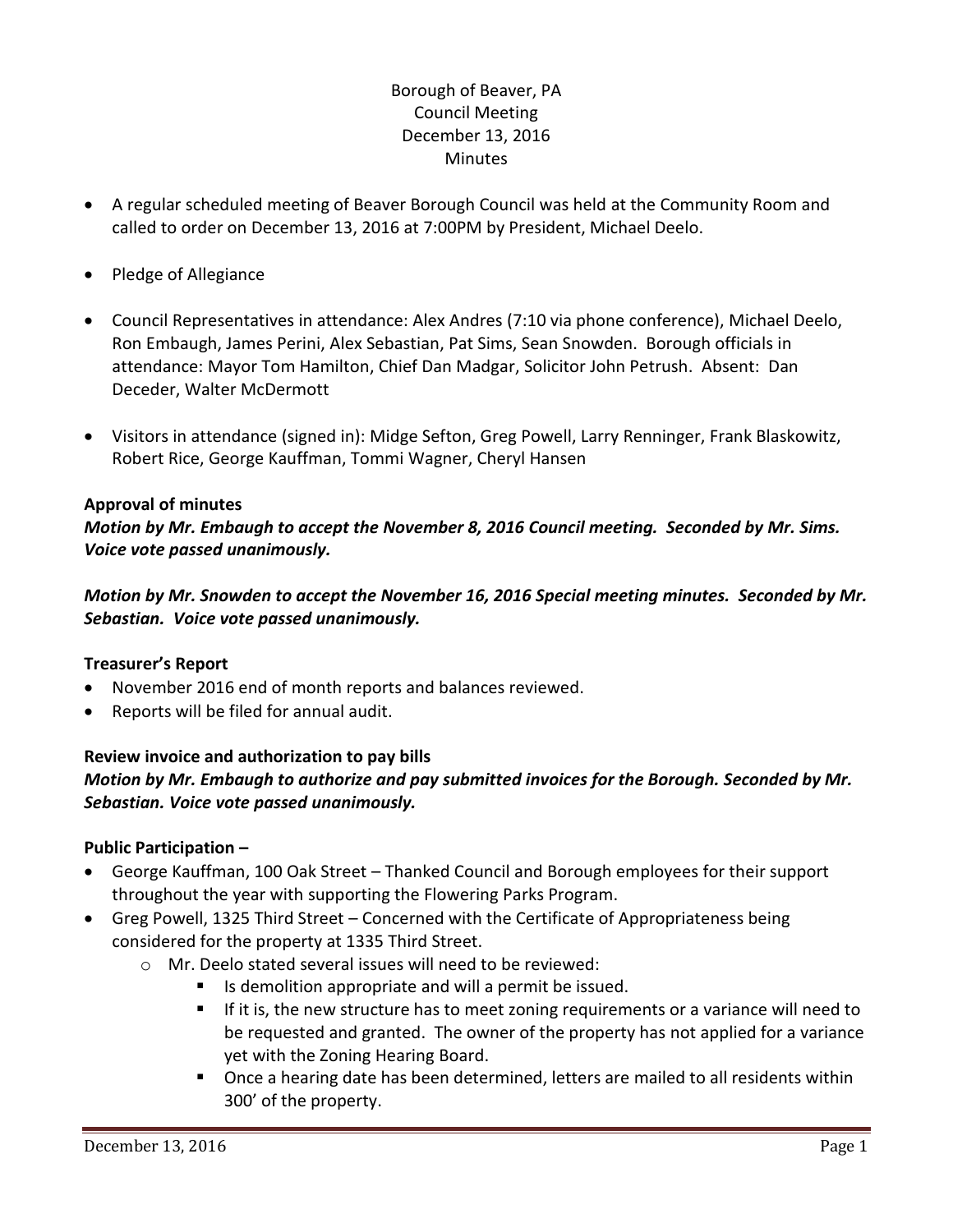# **Reports – Commissions**

**Council of Governments (COG) –** No report

## **Business District Authority – No report**

#### **Civil Service Commission –** No report

Mr. Madgar – Once the latest police contract is signed it will be forwarded to Bill Gamble, Consultant, for him to develop an updated Police Hiring & Promotional Rules and Regulations.

**Zoning Hearing Board –** No report

#### **Planning Commission –** Reported by Robert Rice

Reviewed the October 17, 2016 and Draft of November 21, 2016 meeting minutes enclosed in council packet

## **Tree Commission –** Reported by Frank Blaskowitz

- October 24, 2016 meeting minutes enclosed in council packet
- Interviewed Kevin Walker to join the Shade Tree Commission and will submit a letter of recommendation to council.

#### **Code Enforcement Officer Report –**

November 2016 report enclosed in council packet

# **Historic Architectural Review Board (HARB) –** Reported by Robert Rice

November 17, 2016 meeting minutes enclosed in council packet

## **Council Committee Reports**

**Public Safety –** No meeting in November

**Finance –** Reported by Mr. Perini Reviewed the November 16, 2016 meeting minutes enclosed in council packet

**Highway –** No meeting in December

**General Government –** No meeting in November

**Code Enforcement –** No meeting in November

## **Recreation –** Reported by Mr. Embaugh

- December 6, 2016 meeting minutes enclosed in council packet
- Mr. Embaugh asked Mr. Madgar about the \$50,000 Trust that was left to be used in the community.
	- $\circ$  Mr. Madgar stated the school is trying to find solutions to fit the trust it is earmarked to be used as recreational activity.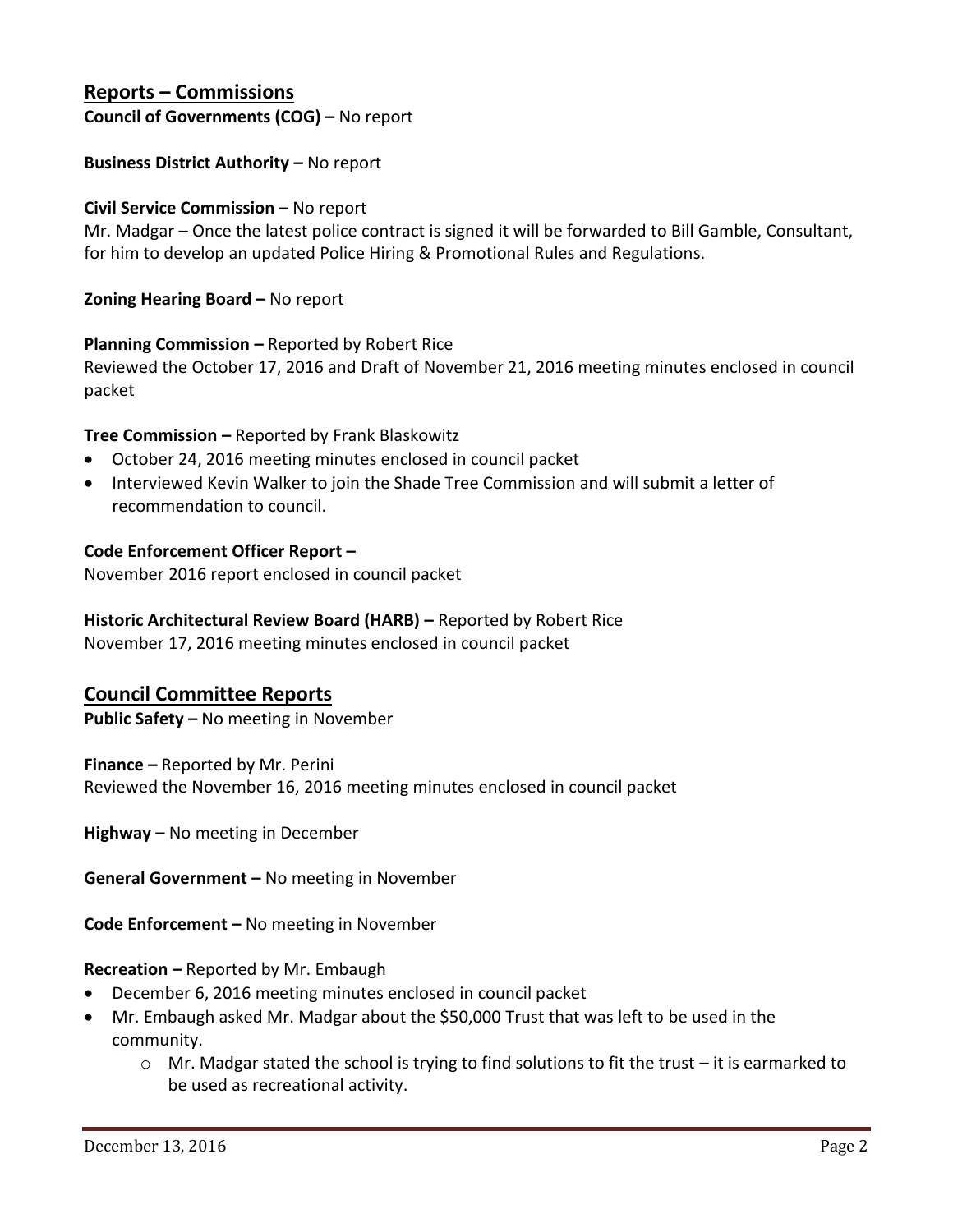# **Water & Sewer –** Reported by Mr. Sims

- November 16, 2016 meeting minutes enclosed in council packet
- **•** Installation of meters will start first week of January

# **Reports**

## **Manager's Report –** Reported by Chief Madgar

- Reviewed the November 2016 report enclosed in council packet
- Thanked Rick Granati for his assistance with donating his time and supplies to paint the posts in the Business District.
- Exhausted all means of finding someone to run the concession stand at the pool. Contacted Cee Vee Vending to put 4 machines in the lobby.
- Passed out an email from Dan Martone regarding the temporary ice rink that explains the amount of work to maintain the rink.
- Thanked Judy Cashdollar for the donation of two tickets regarding a public relations event two officers attended.
- Paving of Laura Street and Park Street Should decide if and when paving will be completed so letters can be mailed to the residents if curbs and sidewalks will need to be replaced.
- Columbia Gas will replace the bricks in front of Waffles INCaffeinated early spring.

## **President's Report –**

- Executive Session following the regular meeting regarding the Collective Bargaining Agreement with the Police – there will be a vote at the conclusion of the Executive Session
- Mr. Deelo will review with the Borough Manager a letter received from a resident regarding safety of the public using the sidewalks in the Business District. Would like to know if bollards could be put in front of parking spaces.

**Mayor Hamilton – No report** 

**Police Chief Madgar - No report** 

**Fire Department –** No report

**Emergency Management Coordinator - No report** 

**Borough Engineer and Water/Sewer Engineer –** November 2016 monthly reports enclosed in council packet

**Solicitor Petrush –** No report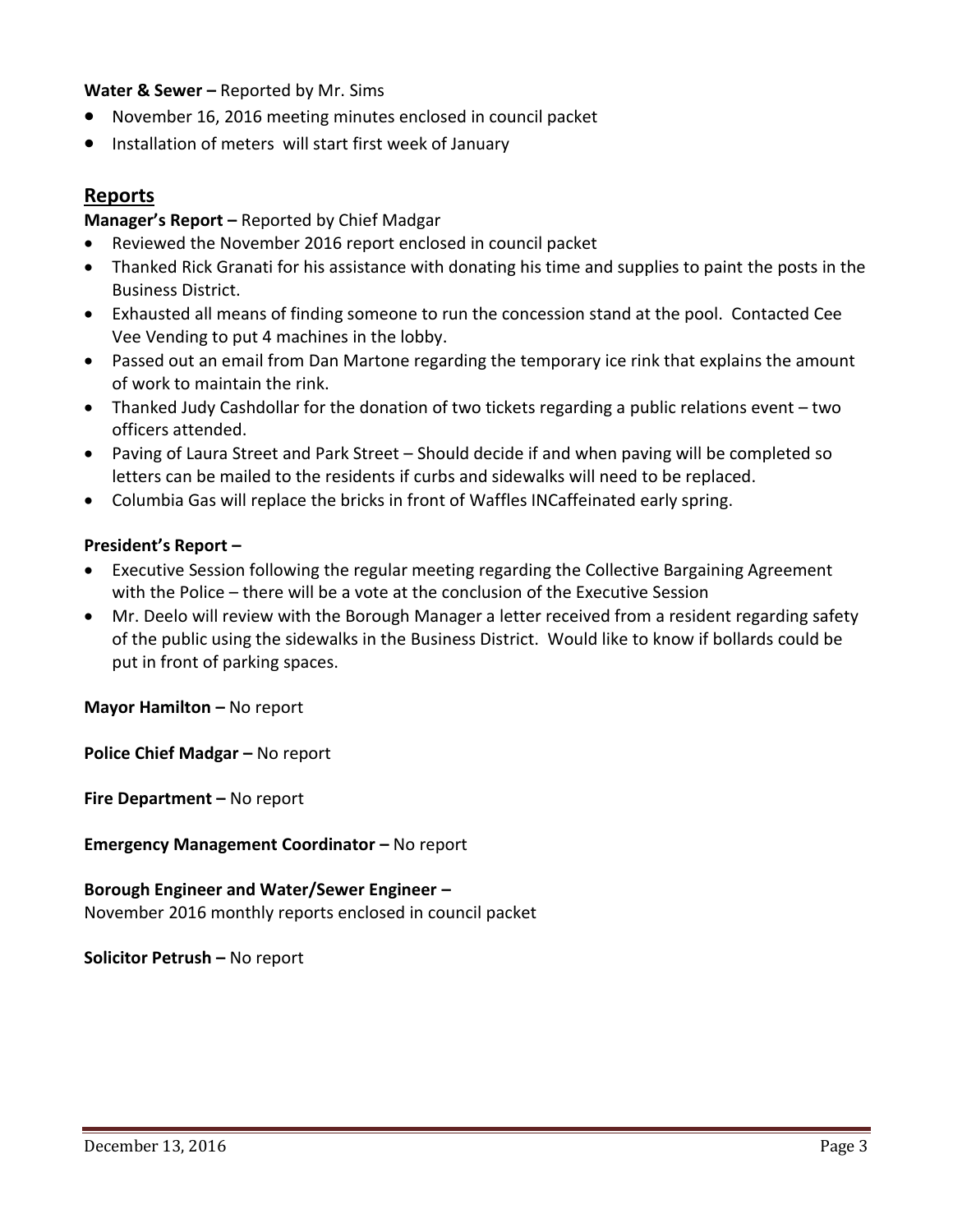# **Old Business**

**Motion – Adopt 2017 Beaver Borough General Fund Budget**

*Motion by Mr. Perini that the 2017 Beaver Borough General Fund Budget as advertised be adopted. I move further that a copy of that budget, electronic or otherwise, be attached hereto and retained in the Borough Records. Seconded by Mr. Snowden. Roll call vote: Mr. Embaugh – Yes, Mr. Perini – Yes, Mr. Sims – Yes, Mr. Sebastian – Yes, Mr. Andres – Yes, Mr. Snowden – Yes, Mr. Deelo – Yes. Motion passed on the indicated roll call vote, 7-0.*

**Motion – Adopt 2017 Beaver Borough Water & Sewer Budget**

*Motion by Mr. Perini that the 2017 Beaver Borough Water & Sewer Budget as advertised be adopted. I move further that a copy of that budget, electronic or otherwise, be attached hereto and retained in the Borough Records. Seconded by Mr. Sims. Roll call vote: Mr. Perini – Yes, Mr. Sims – Yes, Mr. Sebastian – Yes, Mr. Andres – Yes, Mr. Snowden – Yes, Mr. Deelo – Yes, Mr. Embaugh - Yes. Motion passed on the indicated roll call vote, 7-0.*

**Motion – Approving Ordinance amending Chapter 18 of the Code of Ordinances relating to Sewers and Sewage Disposal**

*Motion by Mr. Sims that Beaver Borough Council approve the attached Ordinance effective January 1, 2017 amending Section 116.2 of Part 1 of Chapter 18 on Sewers and Sewage Disposal by increasing the minimum fee and the usage rate per calendar quarter for sanitary sewer rental service. Seconded by Mr. Perini. Roll call vote: Mr. Embaugh – Yes, Mr. Perini – Yes, Mr. Sims – Yes, Mr. Sebastian – Yes, Mr. Andres – Yes, Mr. Snowden – Yes, Mr. Deelo – Yes. Motion passed on the indicated roll call vote, 7-0.*

**Motion – Approving Ordinance amending Chapter 26 of the Code of Ordinances relating to Water** *Motion by Mr. Sims that Beaver Borough Council approve the attached Ordinance effective January 1, 2017 amending Section 105 of Part 1 of Chapter 26 by increasing the base fee and the usage rate per calendar quarter for water supply service. Seconded by Mr. Perini. Mr. Sims – Yes, Mr. Sebastian – Yes, Mr. Andres – Yes, Mr. Snowden – Yes, Mr. Deelo – Yes, Mr. Embaugh – Yes, Mr. Perini – Yes. Motion passed on the indicated roll call vote, 7-0.*

# **Motion – Tax Levy and Rate of Tax for 2017**

*Motion by Mr. Perini that Beaver Borough Council approve and enact the attached ordinance amending Chapter 24 of the Code of Ordinances, to levy and fix the rate of a tax on real property for the fiscal year 2017. Rate of 24 mills (no increase from 2016). Seconded by Mr. Snowden. Roll call vote: Mr. Sebastian – Yes, Mr. Andres – Yes, Mr. Snowden – Yes, Mr. Deelo – Yes, Mr. Embaugh – Yes, Mr. Perini – Yes, Mr. Sims – Yes. Motion passed on the indicated roll call vote, 7-0.*

*Motion by Mr. Sebastian that Beaver Borough Council remove from the table the motion from the November 8, 2016 meeting involving a Certificate of Appropriateness for 1335 Third Street (Tax Parcel 16-004-2020). Seconded by Mr. Sims. Voice vote passed unanimously.*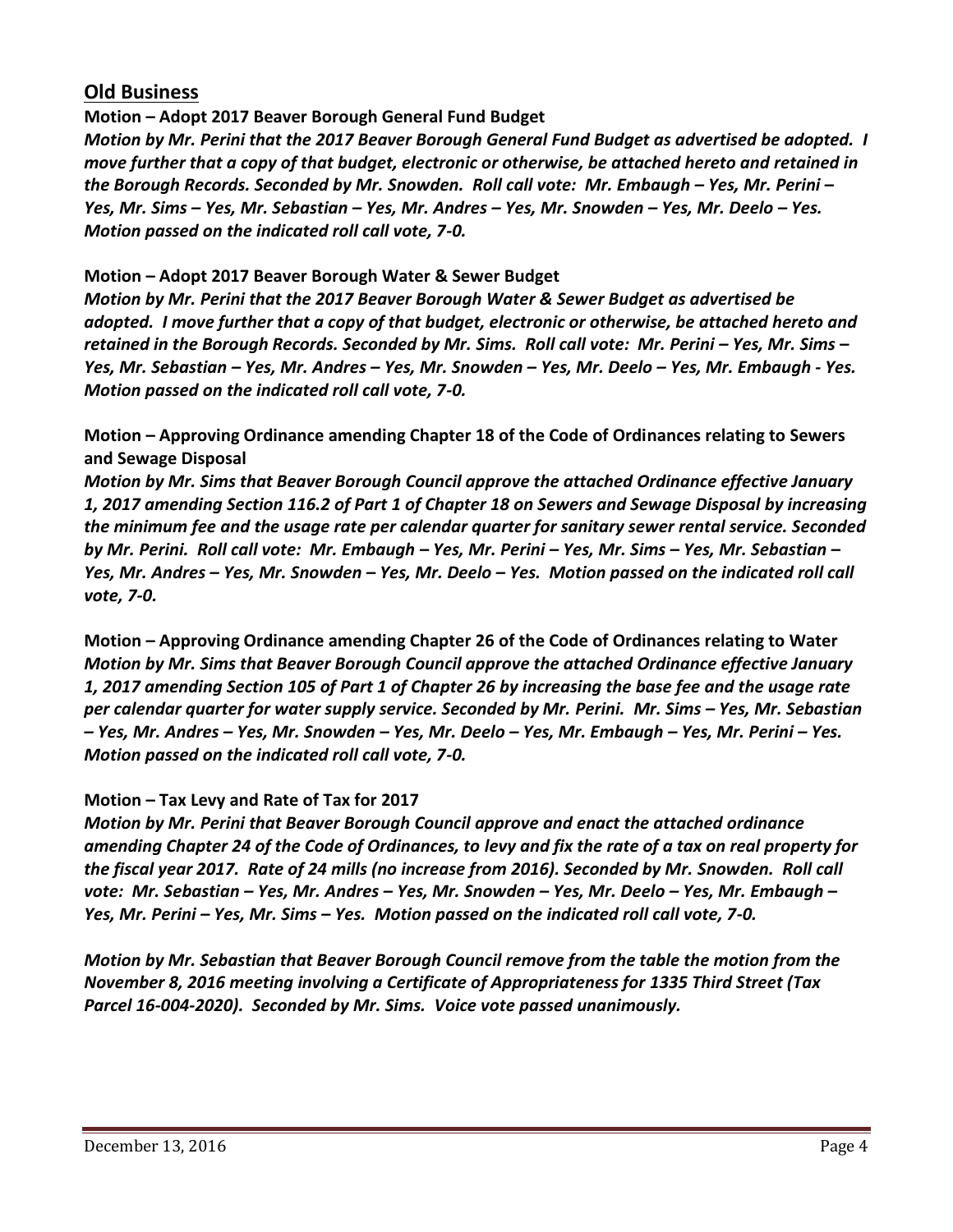**Motion – Approve Certificate of Appropriateness (COA) for 1335 Third Street**  *Motion by Mr. Sebastian that Beaver Borough Council approve the COA application for owner/applicant TTO Real Estate Enterprises, LLC for 1335 Third Street, Beaver, and also pending approval of the Zoning Hearing Board for replacement structure. Seconded by Mr. Embaugh. Voice vote passed unanimously.*

# **New Business**

**Motion – Approve Certificate of Appropriateness (COA) for 758 5th Street** *Motion by Mr. Sebastian that Beaver Borough Council approve the COA application for owner Justin LeDonne for 758 5th Street, Beaver. Seconded by Mr. Perini. Voice vote passed unanimously.* **Motion – Reappoint and Appoint Zoning Hearing Board members** *Motion by Mr. Andres that Mike Kelley and Fred Lloyd be reappointed and Robyn Johnson and Jenny Hankinson be appointed to the Zoning Hearing Board for three (3) year terms. Terms will expire December 2019. Seconded by Mr. Snowden. Voice vote passed unanimously.*

## **Motion – Adopt 2017 Beaver Borough Fee Schedule**

*Motion by Mr. Perini that the attached Beaver Borough Fee Schedule be and is hereby approved and adopted for the 2017 calendar year. Seconded by Mr. Embaugh. Voice vote passed unanimously.*

# **Motion – Increase pay for part-time police**

*Motion by Mr. Snowden that Beaver Borough Council approves a pay increase for all part-time police officers from \$16.25 to \$17.25 per hour based on the Public Safety Committee recommendation. Seconded by Mr. Sebastian. Roll call vote: Mr. Embaugh – Yes, Mr. Perini – Yes, Mr. Sims – Yes, Mr. Sebastian – Yes, Mr. Andres – Yes, Mr. Snowden – Yes, Mr. Deelo – Yes. Motion passed on the indicated roll call vote, 7-0.*

## **Motion – Preliminary Rental Registration Ordinance**

*Motion by Mr. Sebastian that the Council authorize the Borough Solicitor to draft a Preliminary Rental Registration Ordinance for markup and review. Seconded by Mr. Embaugh. Voice vote passed unanimously.*

## **Motion – Preliminary Health Inspection Ordinance**

*Motion by Mr. Sebastian that the Council authorize the Borough Solicitor to draft a Preliminary Health Inspection Ordinance for markup and review. Seconded by Mr. Embaugh. Voice vote passed unanimously.*

# **Motion – Appoint Health Officer**

*Motion by Mr. Sebastian that Beaver Borough Council appoint Nick Sheleheda as Health Officer for Beaver Borough for 2017. Compensation through fees charged per contract as determined by the Borough Manager and Council President. Seconded by Mr. Perini. Voice vote passed unanimously.*